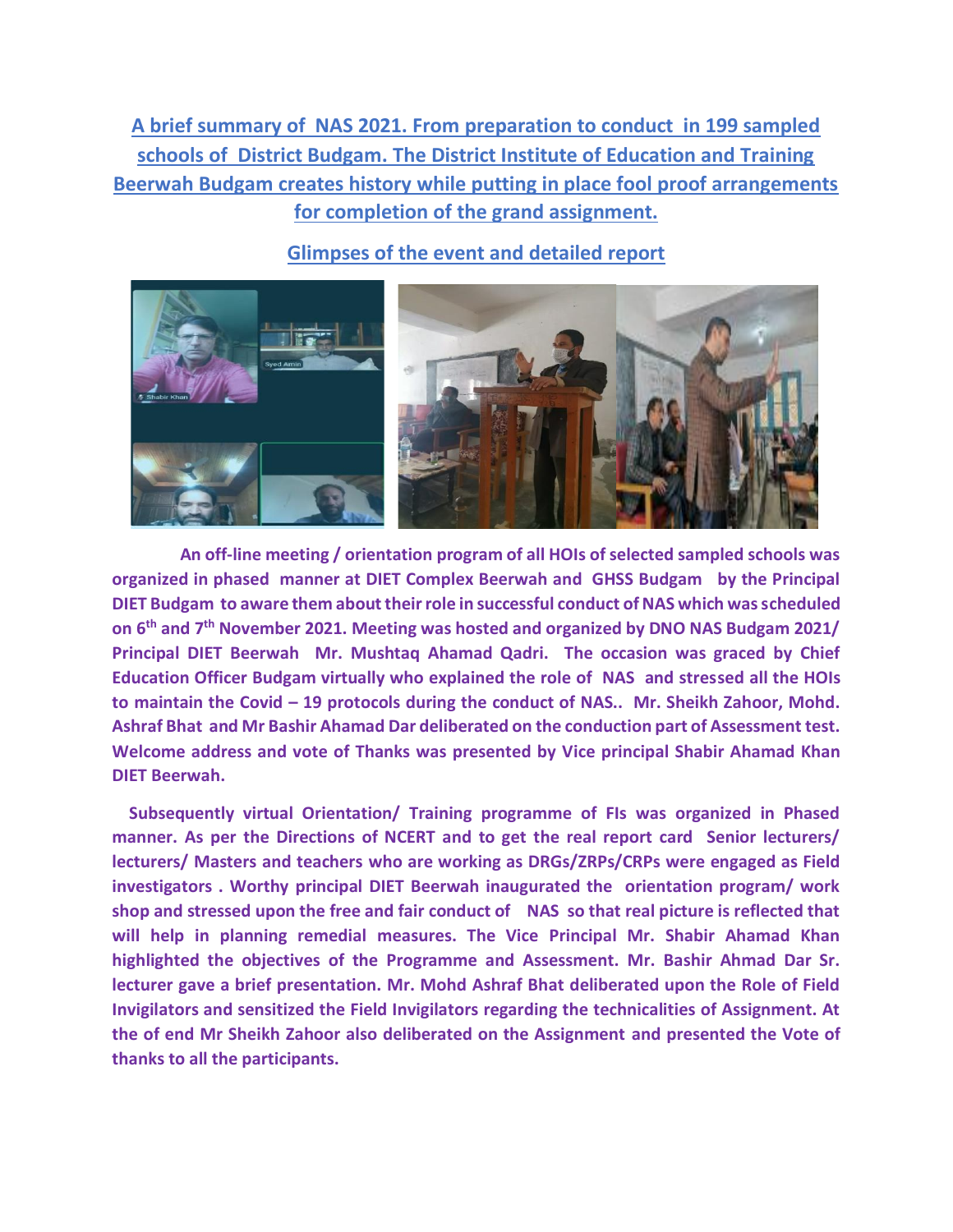**In order make it a big success DNO/ Principal DIET established NAS Cell at DIET Beerwah comprising of a three member committee of Senior lecturers namely Sheikh Zahoor Ahamd, Bashir Ahamad Dar, and Mr. Mohd Ashraf Bhat.The other DIET faculty members were assigned one zone each for monitoring the sample Schools. All the faculty physically visited the Sample schools and sensitized the HOIs of the concerned schools regarding the NAS 2021 scheduled to be on 12th of November. Faculty members presented a compressive report of their zone to the DNO/ Principal DIET Beerwah in a virtual meeting organized on 8th of November at 8 pm.**

 **On 9th of November a virtual training session of Observers was organized in collaboration with DLC NAS Budgam . A brief presentation was also deliberated by Mr Bashir Ahamad Dar which was followed by question answer sessions.**

**The Confidential material was distributed from the office of DLC Mr. Nazir Ahmad Hajam in Collaboration with NAS Cell DIET Budgam on 10th and 11th of November. All the confidential material was distributed to all the Observers against a proper receipt and undertaking .**

**Again a virtual review meeting of FI was organized by the DNO on the evening of 11th November. Where several queries and confusions were on spot resolved by Vice principal Mr Shabir Ahamad Khan and NAS team DIET Beerwah.** 



 **On 12th of November ,2021 NAS was conducted in all the identified Sample Schools of the District. More than 90% of students appearead in the Assessmet Survey. Worthy Aditional Depty Comisioner along with Chief Eduction officer Budgam, Principal DIET Budgan and HOD Bashir Ahamad Ganaie visited several schools on the day of Assessment. Faculty members of DIET included NAS Cell and ZEOs monitored whole process of Assessment throughout district. Those on monitoring communicated their satisfaction on conduct of the Survey. As per the field reports from the different stakeholders covid 19 protocol were followed in every Sampled school.**